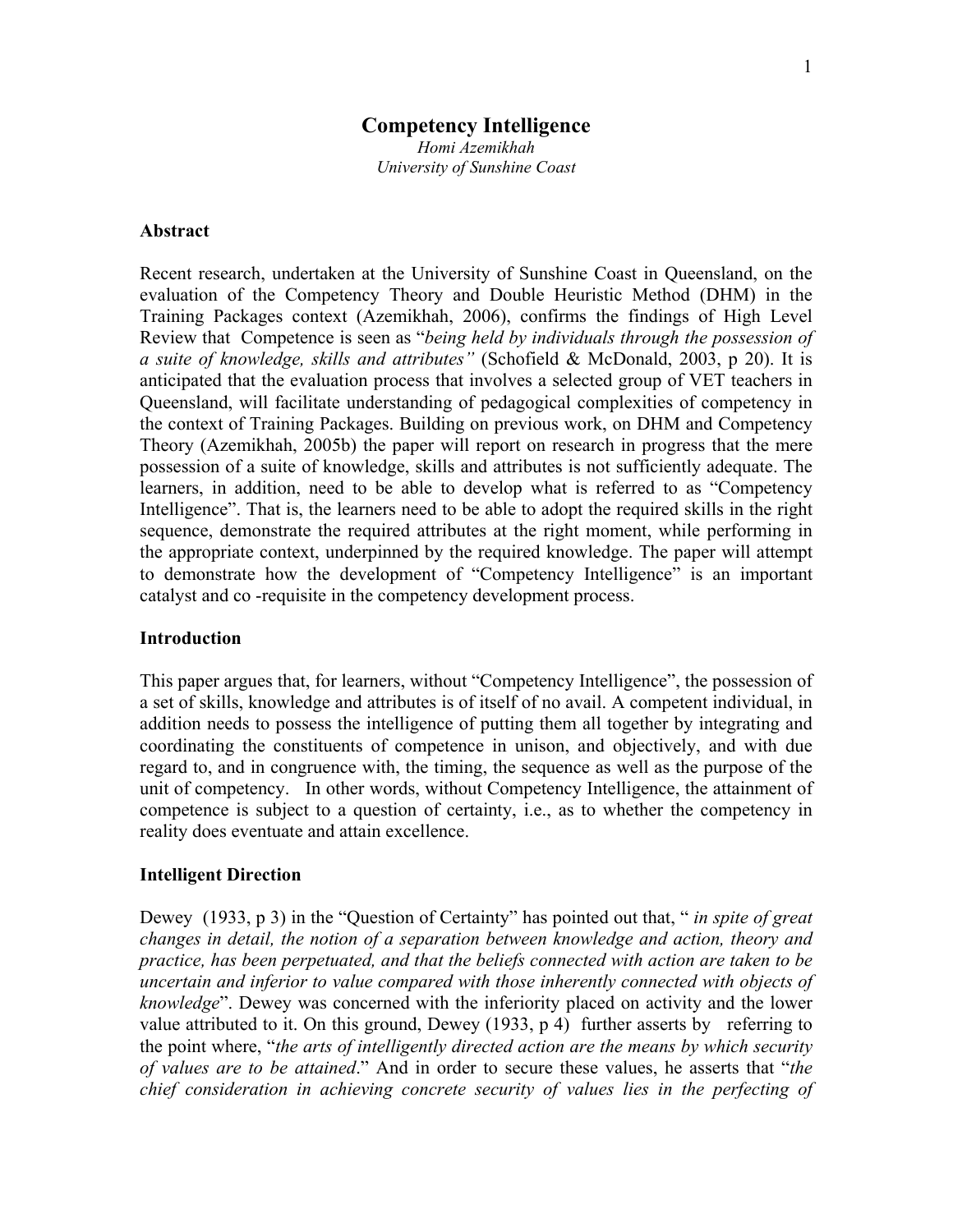methods *of action*". He points out, further, "*more activity, blind striving, gets nothing forward.*" And, finally, the impetus of Dewey's assertions culminates by his stating that "*regulation of conditions upon which results depend is possible only by doing, yet only by doing which has intelligent direction."* Given that the intelligent direction invests value in the activity, suggests that securing value in the competency development process requires intelligent direction.

This is why Dewey (1933) so vehemently emphasized intelligent direction in the "Question of Certainty". He has further pointed out that intelligent direction is "*the doing which takes cognisance of conditions, observe relations of sequence, and which plans and executes in the light of this knowledge*"(Dewey 1933, p 7). Dewey's assertions suggest that competency development process requires a direction that takes cognisance of prescribed conditions, such as required knowledge, skills and attributes, as specified in the unit of competency, as well as observance of the sequence for example in the performance criteria. Brown (2002, p 2) points out that "*John Dewey's early twentieth century instrumentalism is devoted to restoring practical action to the forefront of human intelligence*." In other words, Dewey "*confers new intellectual status on the crafts and trades*" (Brown, 2002, p 2). Before pursuing further in this article, it seems appropriate to examine the definition of 'Intelligent Direction' to better understand Dewey's perspectives. The Oxford Dictionary has defined 'intelligence' as, "The faculty of understanding or intellect", and intelligent as, "Having the faculty of understanding" or "showing high degree of understanding" (The University of Oxford, 2002, p 1395). Again, Oxford defines direction as "the action or function of directing, guidance, an instruction on what to do, how to proceed and where to go"(The University of Oxford, 2002, p 688). The above definitions suggest that intelligent direction practically, is how to proceed with a high degree of understanding which is possible through the faculty of understanding, i.e., human intelligence.

Given that activity necessitates intelligent direction and intelligent direction is "*the doing which takes cognisance of conditions, observe relations of sequence, and which plans and executes in the light of this knowledge*"(Dewey 1933, p 7), and that poor understanding has been interpreted as reflecting a low level of intelligence (Soden 1994), the question that remains to be answered is whether poor achievement can be interpreted as the consequence of low level of intelligence. Sedon (1994, p 12) in response to the above question, on the subject of low level of understanding and intelligence has succinctly pointed out that, "*this view of intelligence and the evidence which supported it have been seriously undermined in the last twenty years*" (Soden 1994, P 12). The researchers now share the view that, "'intelligence' is learnable and consists of a repertoire of concepts and mental operations" (Soden 1994, P 13). This also includes, learning that focuses on "*The sequence of operations build up into procedures*" (Soden 1994, P 13). This view has been further confirmed by Jackins (1994, P xi) who has defined human intelligence concretely as "*the ability to construct a new, unique, accurate response to each new, unique experience which confront each human at each moment of his/her existence*." The question that remains to be answered is: what are the components of human intelligence? Soden (1994, p 92) has elucidated that "the components of intelligence are knowledge, organized into interconnected concepts structures and into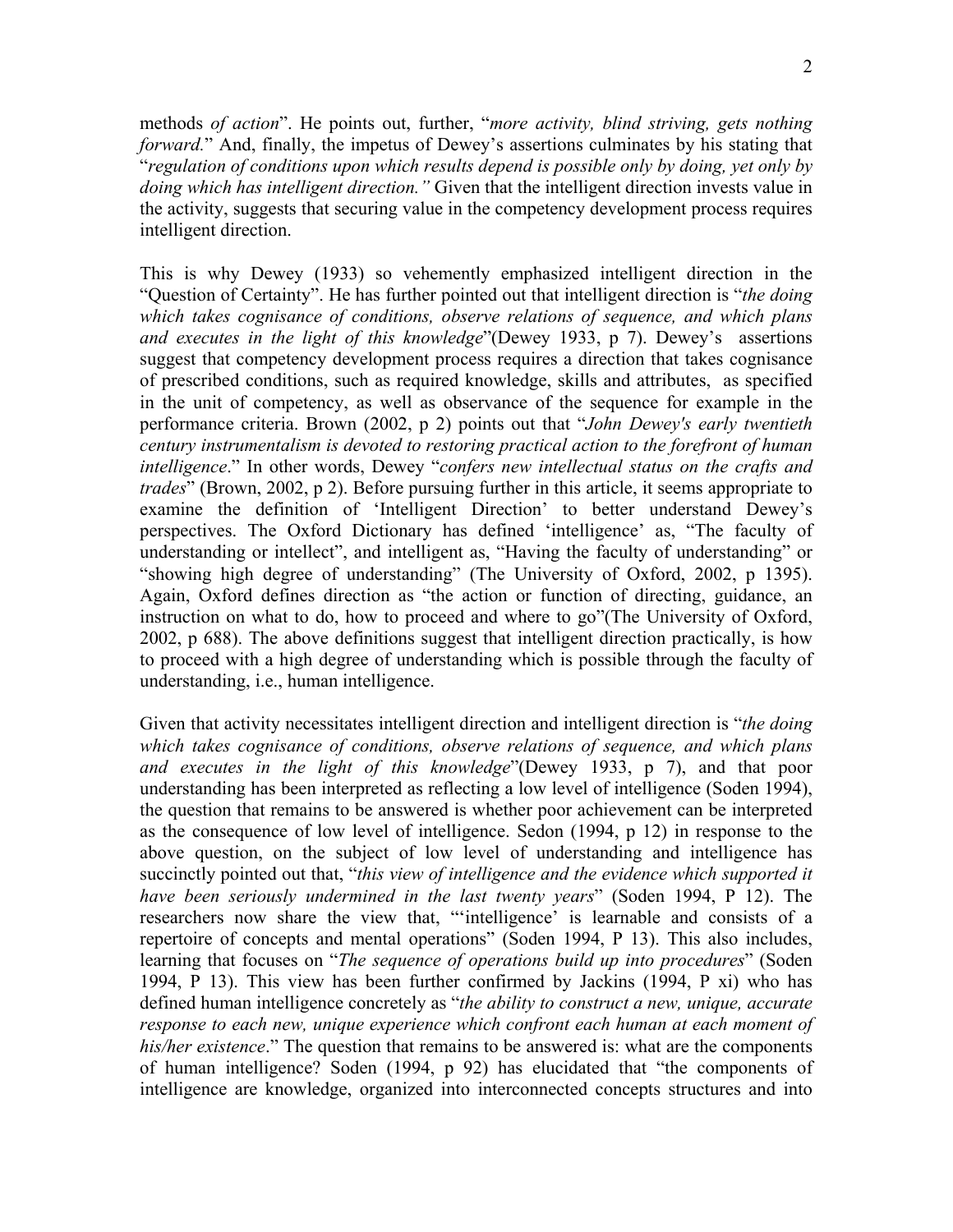mental procedures which facilitate application of the concept structures to problem solving" that are stored in memory (Soden 1994, p 92). These assertions suggest that the vast repertoire of knowledge and procedure is stored in memory as information as well as mental operations/procedures that interact to solve problems (Soden 1994).

Such an argument confirms Dewey's (1933) view that the interaction between knowledge and practice needs intelligent direction. His view also is congruent with interaction between two aspects of memory proposed by (Soden 1994). In her own words, Soden (1994, p 24) has pointed out that, "there is a constant interaction between these two aspects of the memory which have been described as information and procedure". Azemikhah (2005b) has referred to this interaction in the context of Double Heuristic Method (DHM) as the interplay between the Conceptual side (Minds) that deals with knowledge and Physical side (Hands) that deals with procedure and performance criteria. Further research (Anderson, 1993,; Smedley G. & Sutton S., 2002) has also confirmed this view. Anderson's ACT and ACT-R theories, which are the theories of cognitive skill acquisition, describe that the mind is comprised of three types of memory, (working, declarative, and procedural), and that learners are constantly using all types in order to acquire certain facts in a new learning situation. The learners, after acquiring these facts (knowledge), convert them into a set of rules that are used to develop accurate problem solving skills. The above assertions indicate that one of the components of intelligence is the knowledge which is stored in the memory. The question is how the knowledge component is stored in the memory. The result of many experiments in recent research, for example (Anderson, 1993,; Smedley G. & Sutton S., 2002; Soden 1994), suggest that, knowledge is stored in the form of concepts in memory. However, on this basis, the"concepts which are meaningfully related to one another are stored in a structure which shows the relationships between the concepts in that structure" (Soden 1994, p 38). In other words, the meaning of any concept is derived from its relationship with other concepts.

This has been further confirmed, in 1996, in the studies undertaken by Ericsson (Ericsson, 1996). Richman and Staszewski (1996) in their research indicate that concepts are stored in memory in a network of associations called the EPAM net. EPAM stands for Elementary Perception And Memory process. EPAM model was initially built by Feigenbaum in 1961 to account for knowledge acquisition and recall and, since then, has been used and expanded to model a number of memory phenomenon (Richman & Staszewski, 1996). EPAM model functions in terms of both memories, the Short Term Memory (STM) and the Long Term Memory (LTM). The most important STM is called articulatory loop that holds the information that is subject to learning. This information will be gradually transferred to LTM (Richman & Staszewski, 1996). LTM operates as an indexed encyclopedia comprised of EPAM net as the index and semantic LTM that stores chunks of information. EPAM net is comprised of leaf nodes that provide access to semantic LTM through associational links to chunks of information that are held there. Each leaf node in the EPAM net contains the image of a stimulus, partial information about the stimulus, sorting information and the associational link to a chunk of information in the Long Term Memory (LTM). When a new stimulus (not existing in the present EPAM) is sensed, its features are compared against features of existing leaf nodes.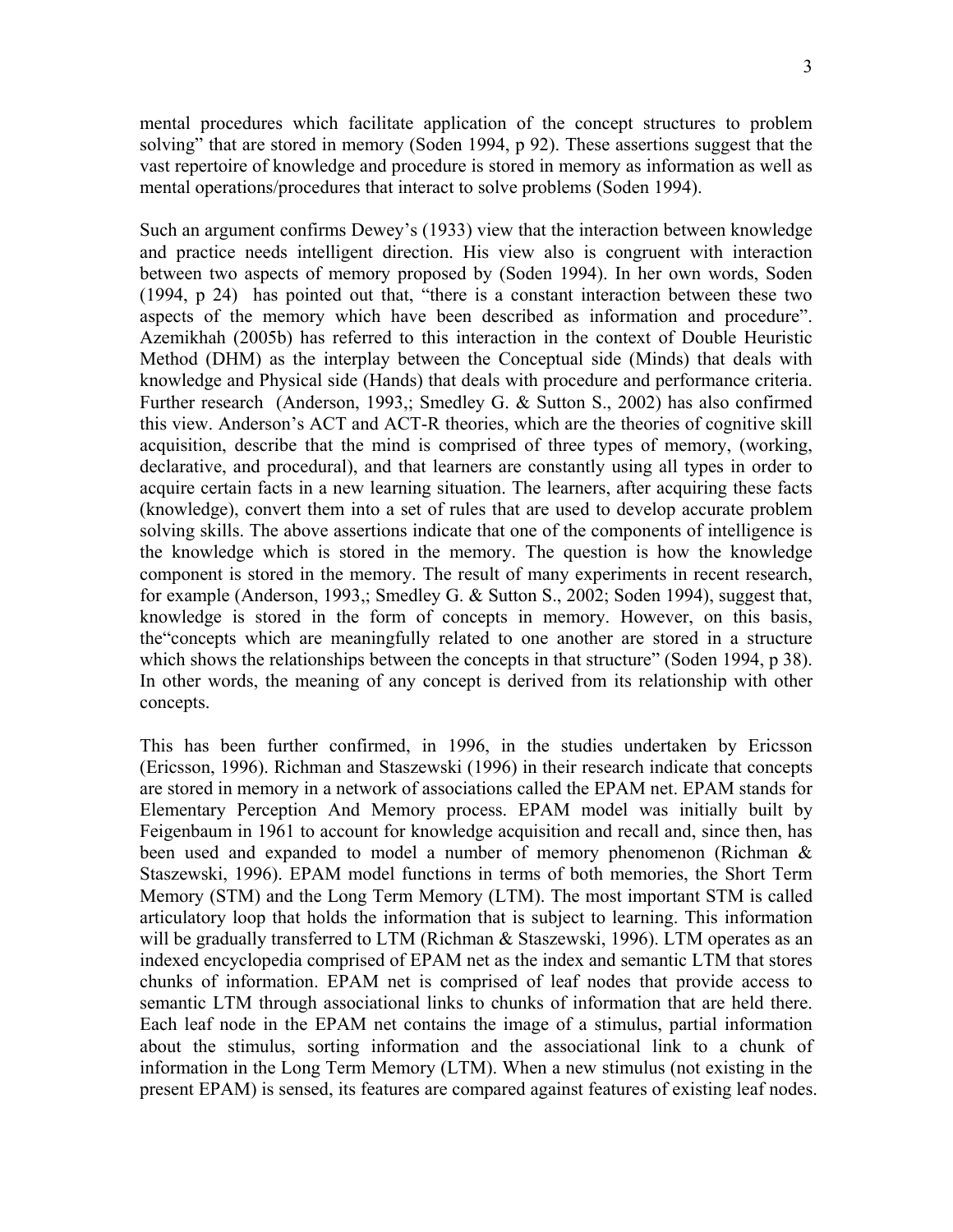EPAM constructs a test node to test the non-identical features to construct a new leaf node to accommodate the new stimulus.

According to this model, the learners' "EPAM net and the corresponding set of leaf nodes grow continually as they learn new patterns". In addition, each new pattern that is discriminated gains its own leaf node, as well as identifying a new chunk. This suggests that by applying the model to competency development, when a learner confronts a new concept, it is sorted against EPAM net, and a new leaf node is constructed. The information that is learned is stored in the long term memory (LTM) in the form of a new chunk. Richman and Staszewski (1996) point out that EPAM's indexed memory and the body of knowledge stored in it can be used for efficient problem solving by providing superior abilities in memory retrieval. During the process of problem solving, new chunks are constructed, stored in LTM and indexed. This confirms Soden's (1994, p 28) view that information should not be entered in memory haphazardly, as retrieval of information for problem solving becomes difficult. Hence, the concepts are to be sorted in memory in the way that the problem demands and learning occurs in such order. This is how human intelligence works in its relation to memory (Soden 1994). This view is in line with constructivist principle that problem solving derives learning (Boud, 2005). The above assertions and discussions provide at least three important educational levers:

- Problem solving derives learning;
- Learning is concerned with the learning of concepts embedded in the problem; and
- The meanings of the concepts so derived are defined in terms of their relationships to other concepts in a structure in memory that is constantly expanding.

Clearly, if the concepts are defined in terms of their relationships, then human intelligence stores these concepts in memory more efficiently. Soden (1994, p 38) has pointed out that, "*an efficient system for organizing knowledge in human memory is based on meaning, in that concepts which are meaningfully related to one another are stored together*" In vocational education, a system of concepts can be constructed, by the professionals that has special meaning in that vocation. The concepts that are meaningfully related are stored in such structure that is constantly developing, "as more information is received and connected to an existing concept structure" (Soden 1994, p 39). This suggests that understanding increases as the concept structure grows larger. In other words the intelligence which is based on deep understanding will be achieved when this concept structure has been fully developed and has established the most meaningful links to existing concepts (Soden 1994) . Weber (1960), in referring to Bertrand Russell, states that "Russell regards the cultivation of knowledge and intelligence as one of the major aims of education" hence for the learner, having developed intelligence, and having acquired a range of knowledge, independent thinking becomes possible, leading the learner, by using the intelligence to achieve independence. This thinking reflects Weber's conclusion that "knowledge is glorious but intelligence which discovers it is still greater" (Weber, 1960, p 299). Dewy (1933) regarded intelligence as power, and that it is sufficient in most situations to think and act as we have done in the past, habitually,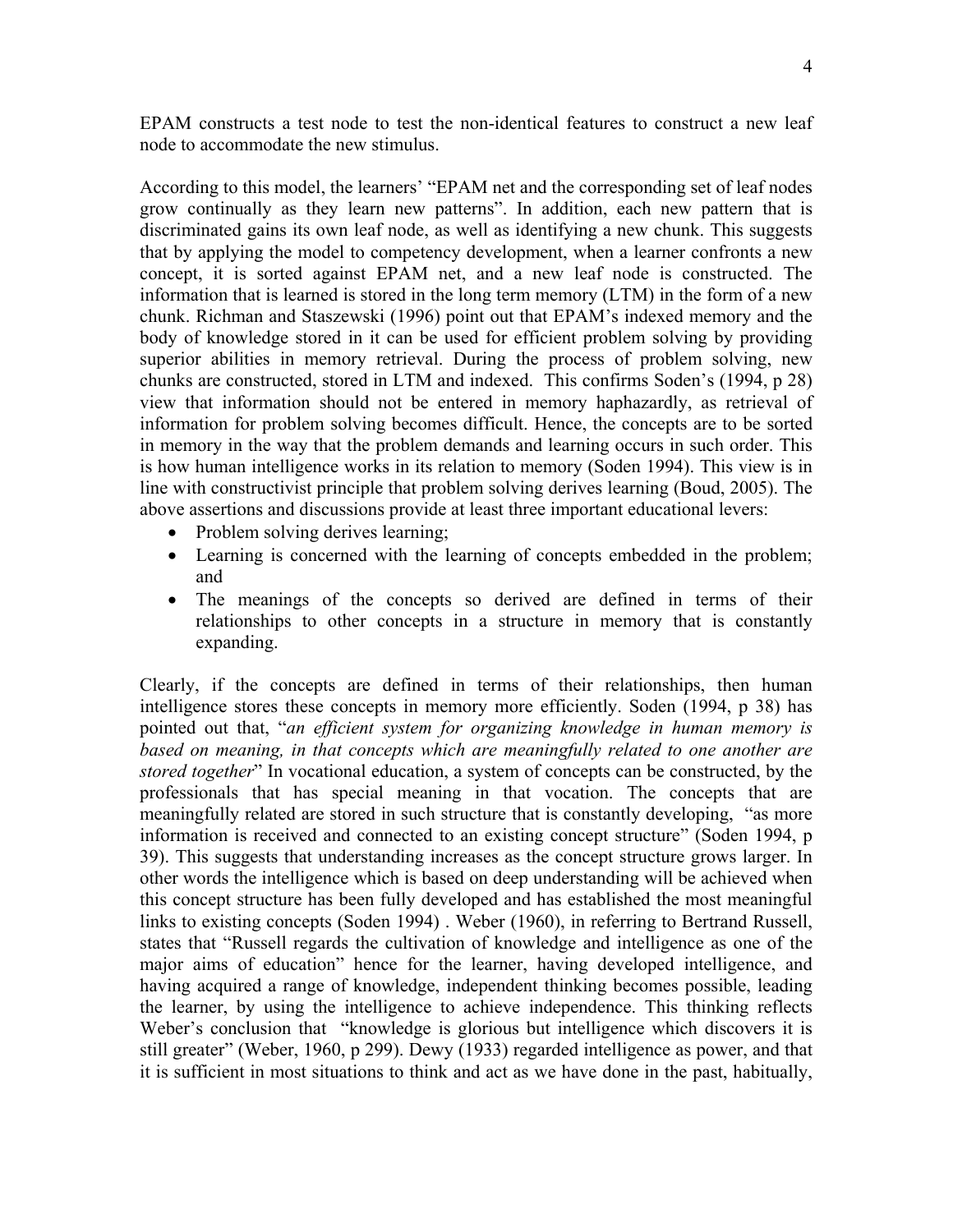but some situations present problems that require new responses. He emphasized that learners must use intelligence as an instrument to solve problems (Dewey, 1944, 1958).

Jackins (1994) points out that the human being is totally different from other creatures. While other creatures respond to new situations on the basis of pre-set patterns of response, humans have different ways of responding which are qualitatively different to other creatures. And he adds that "*whether this essential difference was acquired by evolution or by creation makes no difference in understanding and using it*", and that, "*human ability seems to consists precisely of an ability to create and use brand new, unique response to each new, unique situation*". The essential difference is that, "*human being can and does continuously create new responses all through the lifetime of the individual, we usually call this human ability of ours, our intelligence*" (Jackins, 1994, p 13). Dewey's (1933) assertions confirm the notion of human beings' (unique) response to new situations or problems.

## **Learning is concerned about new cases and new concepts**

Given that we use this human ability of ours, our intelligence, to create an endless supply of new, tailored-to-fit responses to endless series of new situations and problems (Jackins, 1994) and that the notion of human being's (unique) response to new situations or problems was confirmed by Dewey (1933) and that according to competency theory, explained next, "when the learner arrives at the points of transposition of the competency and learning, the learner becomes self-sufficient to learn independently of the facilitator when confronted with new cases or concepts (Azemikhah, 2005b). These assertions suggest that the learner is continuously learning new concepts and new cases before the point of transposition, while being facilitated, and that the facilitation ceases at the point of transposition.

## **Competency theory**

According to Competency Theory, the learners need to go through a number of problem cases from simple to complex. At each iteration (illustrated by expanding circles in the competency theory), the learner's level of competency and professionalism elevates to a higher level, where the level of problem solving sophistication increases, and the level of competency of the learner elevates. This process continues until the learner attains mastery and arrives at the point of transposition (Azemikhah, 2005b). At the point of transposition (POT) the learner moves from the 'Not Yet Competent' position to the 'Competent' position. Throughout the 'not yet competent' stage, the learner is developing both his/her competency and competency intelligence. Given that the learners are developing their competencies they need to exercise their intelligence to achieve the intended results. During this stage, the learners are constructing the relevant conceptual structure or network of concepts in their memory. Every new concept they start to learn is given a leaf node in the EPAM net that is connected by associational link to other concepts as well as to a new chunk that holds the necessary information about the concept. This process continues as the learners' network of concepts become larger and more sophisticated to assist the learner to cross the point of transposition and move to the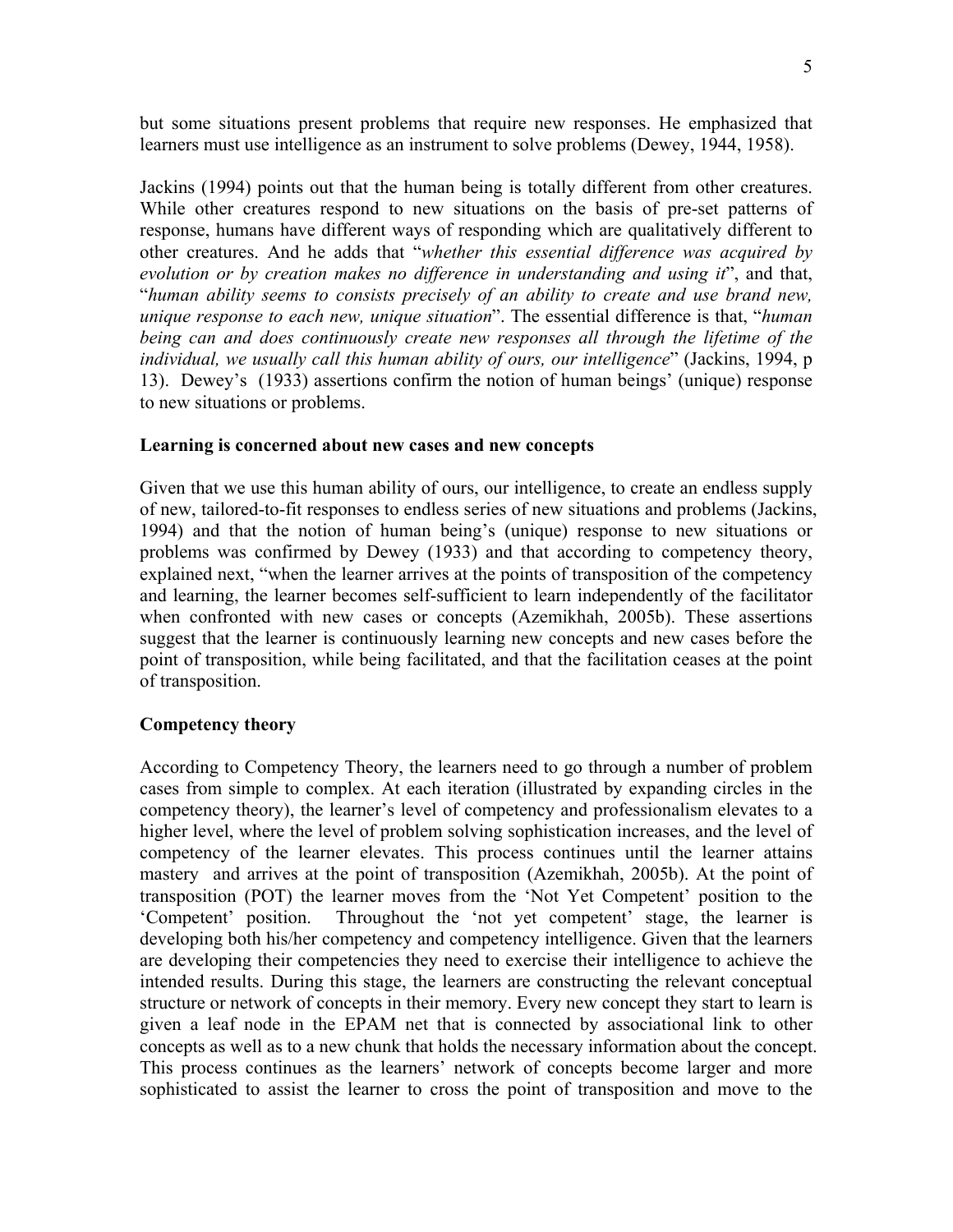competent stage. The competent stage is a new stage or cycle of learning where learning depends entirely on the learner's competency and thus learning becomes the function of the competency itself (Azemikhah, 2005b). Learner's competency denotes that the learner has already developed the infrastructure for his/her competency in terms of fully grown network of concepts, and is able to use this conceptual structure or network within the context of Double Heuristic Method (DHM). In this cycle, the learner who has turned into a fully fledged independent learner at the point of transposition is able to learn new concepts and face new problems independently while at the same time his/her EPAM net is growing into higher levels of sophistication.



"At the points of transposition of the competency and learning, the learner becomes selfsufficient to learn independently of the facilitator when confronted with new cases or concepts within the precincts or boundaries of the unit of competency. At the point of transposition, the learner enters into the new stage or cycle of learning where the learning depends entirely on the learner's competency and thus learning becomes the function of the competency itself."(Azemikhah, 2005b, p 5)



#### *Expanding Circles*

Each iteration during the, Not Yet Competent, stage of the Competency Theory, is illustrated as an expanding circle leading to the next in the process. The power that expands these circles is the learner's 'Competency Intelligence' as illustrated in the following diagram. The learner's progress to autonomy and independency, in this first stage of the competency theory is a cumulative and developmental process where the learner's EPAM net is constantly growing in sophistication leading to learner's autonomy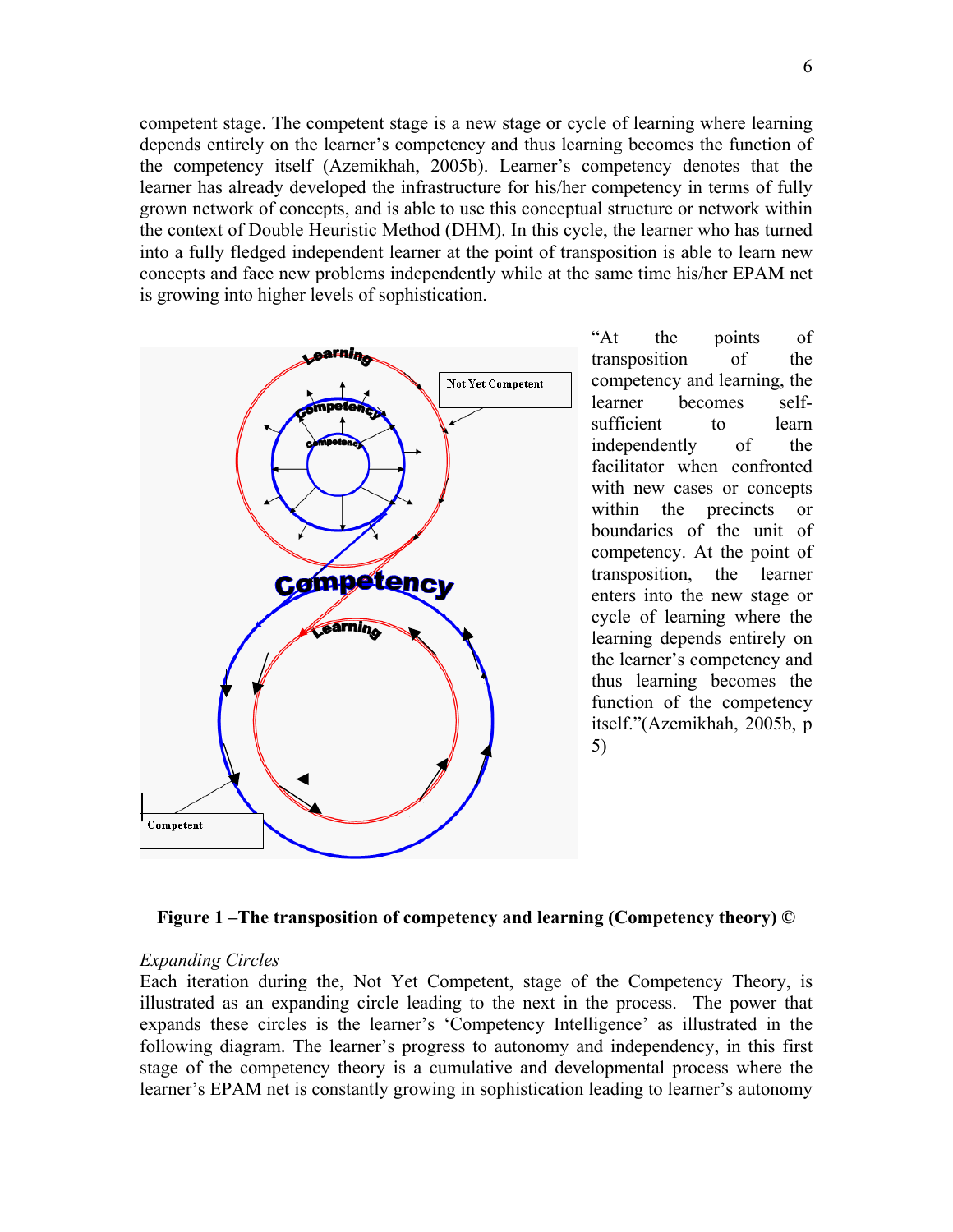and independency. In this cycle, as Candy (1991) asserts, "*many researchers into autonomous learning have identified the phenomenon of learners' growing independence with respect to the subject of their study*". Hence, the expanding circles in Competency Theory represent the phenomenon of learner's growing independence which means the expansion in the conceptual structures of the learner's memory.

In other words, as the EPAM net in the learner's LTM grows larger which represents the learner's network of concepts sophistication, the learner's level of professionalism elevates and the learner, as Candy (1991) has emphasized, moves closer to autonomy in this developmental stage. To give this developmental stage (Candy, 1991) the intelligent direction as prescribed by (Dewey 1933) the learner requires to develop and use the power of (competency ) intelligence as prescribed by earlier researchers (Dewey 1933; Jackins, 1994; Soden 1994; Weber, 1960). The research in progress indicates that this power or ability is a necessary part of competency development process in the Training Packages context. Hence it is important to give recognition to this ability, which the learner needs to develop, as 'Competency Intelligence'.

In the context of developing this ability, the learner is engaged in the process of understanding how to work with requirements of the units of competency in a Problem Based Learning (PBL) context using Double Heuristic Method and Competency Theory. By working in such multiple contexts in unison, the learner's Competency Intelligence



(CI), as a learned capability is developed. Such developmental process has the potential to enable the learner to construct a new, unique, accurate and sophisticated response for each new, unique problem in the context of training. In this integrated approach, the learner needs to adopt the required skills at the right

sequence, demonstrate the required attributes at the right moment, while performing in the appropriate context based on performance criteria, underpinned by the required knowledge. During the development of competency intelligence each of the constituents of competence will be stored in the long term memory (LTM), and indexed in the EPAM net with associational link/s to one or a number of chunks in the semantic LTM. The Competency intelligence (CI) together with Competency Theory (CT), Double Heuristic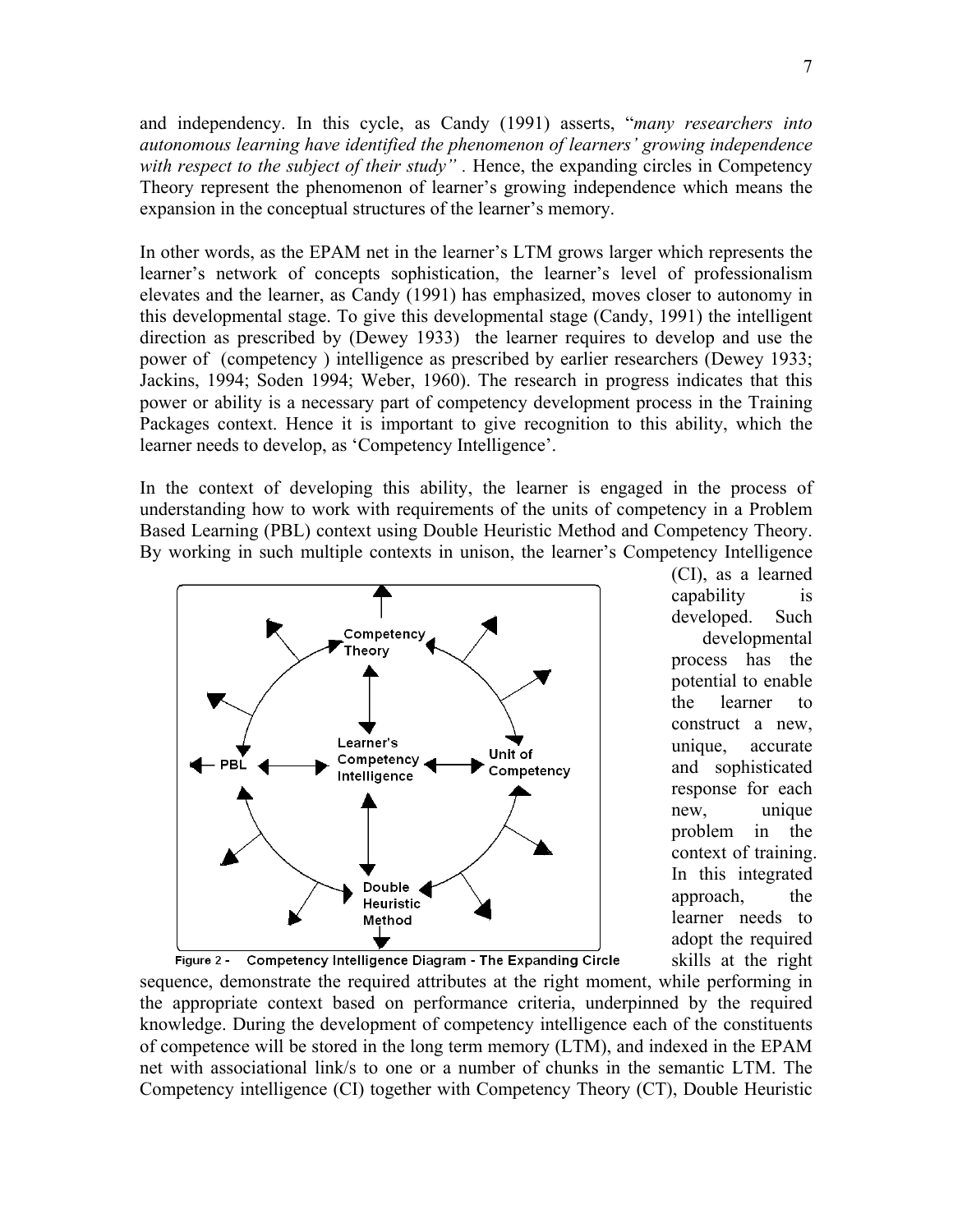Method (DHM), Unit of Competency (UC) and Problem Based Learning (PBL), as contextual objects, form the conceptual and theoretical framework comprised of the contextual quadrants to empower learners to develop their desired competencies in the context of Competency Based Training.

Competency intelligence can be defined also as the ability for understanding of competencies as the integrated constructs comprised of three clusters of knowledge, skills and attributes (constituents of competence) that needs to be developed as prescribed in the new theoretical framework comprised of the above contextual quadrants. The interaction of learner's competency intelligence, as illustrated in the above diagram, in all directions within contextual quadrants of the expanding circle enable the learner's competency to be developed, transforming the learner into a fully fledged competent individual.

## **Problem Based Learning (PBL) Context**

The conceptual and theoretical models proposed in this research for competency development are constructed on the basis of the principles of constructivism where teaching "occurs using problems as the stimulus and focus for student activity" (Boud, 2005, p 6). On this basis, using constructivist pedagogy the learning becomes projectbased (Jonassen, 1999) where learners manage and think as practitioners (Williams, 1992). Some research work (Richman & Staszewski, 1996) has confirmed the suitability of PBL on solving textbook problems in physics by indicating that, "*beginners with all the necessary knowledge, had to work backwards from problem to identify relevant formulas in a step-wise fashion*"(Richman & Staszewski, 1996, p 169). During this step, the learner needs to prepare a list of concepts embedded in the text of the problem. Teachers need to assist the learners to identify and list these concepts. Hence from PBL context point of view the learner is required to master the following functions:

- Understanding the problem
- Identifying the concepts within the problem
- Listing and prioritizing the concepts

## **Unit Context**

Teachers are required to facilitate the learner's competency development by explaining the structure of the units of competency and in particular the list and sequence of performance criteria. However, in following this sequence the learner faces with some new terms (variables) as embedded in the text of performance criteria. Each variable refers to a number of concepts. Each of these concepts is applicable to certain problem contexts. These concepts are listed in the text of competency standard (unit of competency), the learner should be guided to identify and learn the relevant concepts. During this process the learners begin to think in terms of the concepts referred to in the units of competency. In this process, the relevant variables (concepts) from the unit of competency are listed by the learners. In addition, the learner should be assisted by a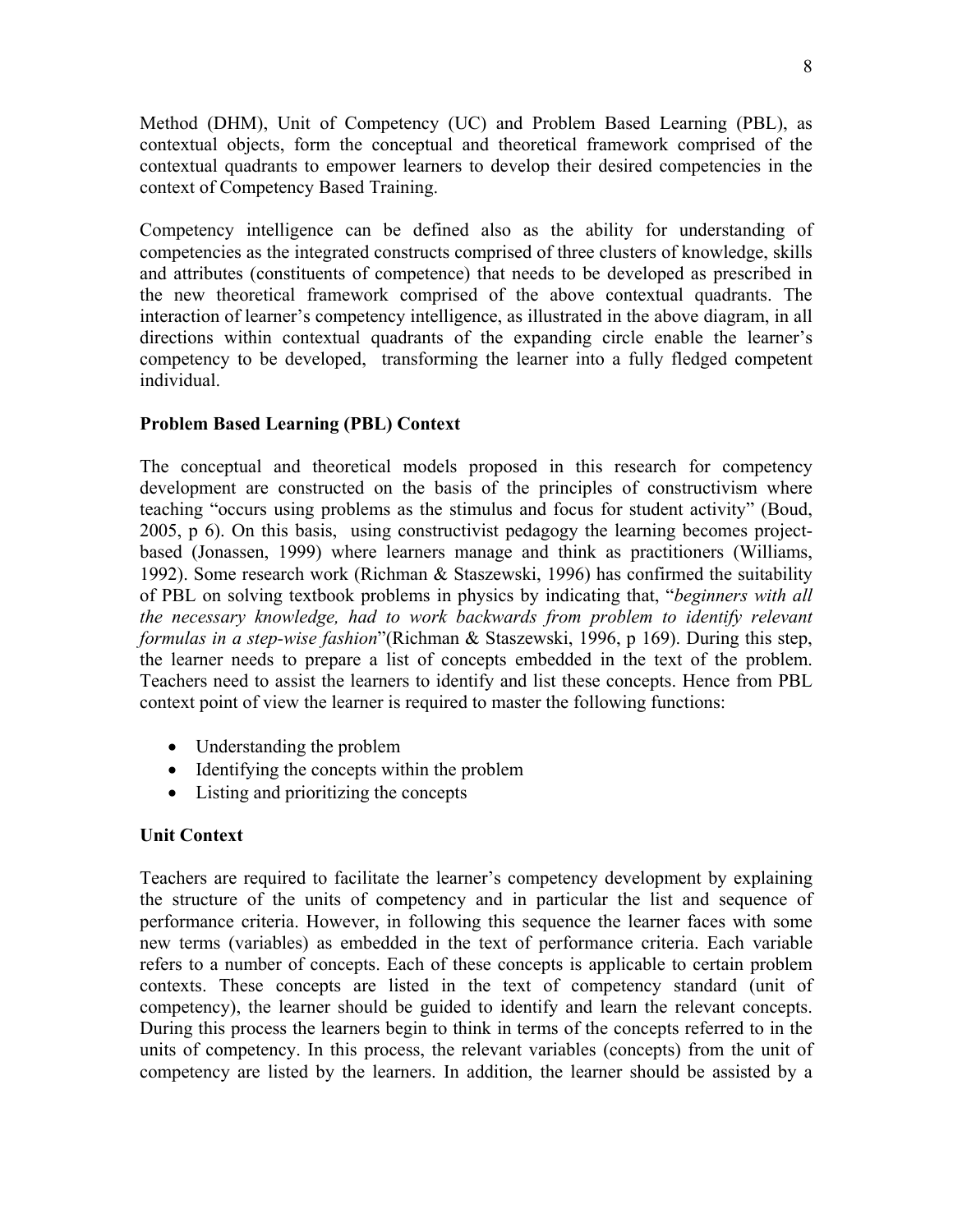facilitator to review the required skills in the unit of competency to prepare a list of them. In summary, the learner should perform the following tasks.

- Read and understand the structure of the Unit of Competency
- Read and Understand Performance Criteria
- Identify the Variables and Concepts embedded in the text of Performance Criteria and list them
- Identify and list the required skills
- Identify and list performance criteria

# **Double Heuristic Context (DHM)**

DHM starts from a case or problem where the learners, who have been facilitated by the teacher and have already, identified and listed the problem concepts, variables, required Skills, and Performance criteria. The learners are then guided to copy these four lists to a DHM diagram format. The problem's concepts are listed at the foot of the diagram; the variables are listed on the left side of the diagram, the performance criteria at the right side and the skills at the middle of the big notch. The learners are then guided to identify and draw the relationship of the concepts from the problem to variables listed on the left as concepts (required knowledge), from the variables (required knowledge) to performance criteria using skills as the interplay elements or links, and finally from performance criteria to the problem. In the final stage, this process produces a customized competency map (CCM) that will be the basis for the teaching and learning of competencies constructed on the basis of the demand-driven principles (Mitchell J. Chappell C. Bateman A. and Roy S., 2005b). Using DHM, the teachers need to increase the level of difficulty at each iteration as specified by the Competency Theory (Azemikhah, 2005b, p 5) .

# **Conclusion**

In the learning process, Dewey (1933) placed the emphasis on intelligence; Russell placed it on cultivation of knowledge and intelligence, and Weber (1960) on how, by using the intelligence, the learners are able to achieve independence in their developmental stages. Jackins (1994) called our attention to the point that intelligence is unique to humans and is learnable by providing unique solutions to new problems. The paper has given the title of "Competency Intelligence" to this ability in the context of competency based training, the principles of which have been advocated by Soden (1994) to be applied in Vocational Education, that are equally applicable to competency development in the Training Packages in Australia. This paper articulates that the competency intelligence (CI) is the central power (ability) for the development of competencies and that the learner's 'competency intelligence' interacts in all directions within the contextual quadrants of PBL, DHM, unit of competency and competency theory, leading to transformation of the learner into a fully fledged and competent individual.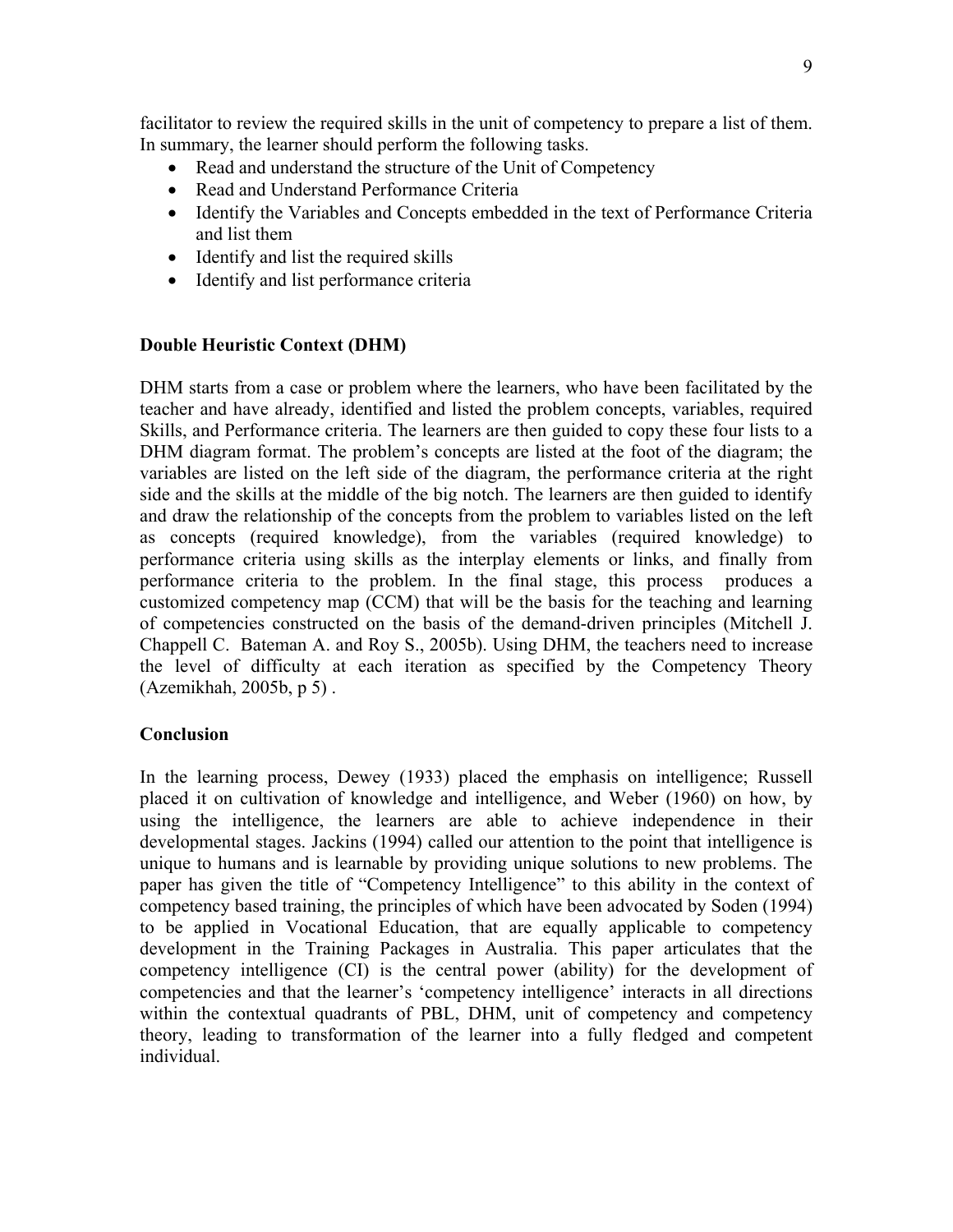## **References**

Holmes H 2005) ((AAPDP0003 25062005, MAY, 2005). *Changes to Auditor Requirements Changes to Auditor Requirements*. Retrieved 4, 75:4, from http://www.cpaaustralia.com.au/cps/rde/xchg/SID-3F57FEDF-

AE49497A/cpa/hs.xsl/724\_13983\_ENA\_HTML.htm

Schofield & McDonald. (2003). *High Level Review of Training Packages (Phase 1 Report)* (No. 1877057347). Brisbane: ANTA.

Anderson. (1993,). ACT-R theory of cognition andperformance of complex tasks.: Carnegie Mellon Univeristy.

Azemikhah. (2005b, 4-7 December 2005). *The Balanced Hands and Minds Equilibrium: A Pedagogical approach for developing Vocational Competence ?* Paper presented at the 13th Annual International Conference on Post-Compulsory Education and Training, Surfers Paradise, Qld., Australia.

Azemikhah. (2006). T*he 21th Century, the Competency Era and Competency Theory.* Boud. (2005). 'Aren't we all learner-centred now?' The bitter sweet flavour of success. C*hanging Higher Education: The Development of Learning and Teaching,* 13. Brown. (2002). P*ragmatism and Privilege in the Crafts Including Teaching,* from http://www.aare.edu.au/02pap/bro02377.htm

Candy, P. C. (1991). S*elf-Direction for LIfelong Learning, A Comprehensive Guide to Theory and Practice.* Wisconsin: Jossey - Bass Publishers.

Dewey (1933). T*he Question of Certainty,* from

www.marxists.org/reference/subject/philosophy/works/us/dewey.htm

Dewey. (1944). D*emocracy and Education, An introduction to the Philosophy of Education.* New York: THE FREE PRESS, A Division of MACMILLAN Publishing Co., INC.

Dewey. (1958). E*xperience and Nature* (2ed ed.). New York: Dover New York, USA. Ericsson, K. A. (1996). T*HE ROAD TO EXCELLENCE.* Mahvah, New Jersey:

LAWRENCE ERLBAUM ASSOCIATES, PUBLISHERS. Jackins. (1994). H*uman Side of Human Beings, The Theory and Re-evaluation of* 

*Counceling.* Seatle, USA: National Islands Publishers.

Jonassen, D. (1999). Designing Constructivist Learning Environment. In C. Reigeluth, University od Indiana (Ed.), I*nstructional Design Theories and Models, Volume II, A New Paradigm for Instructional Theory* (Vol. 2, pp. 715): Lawrence Erlbaum Associates.

Mitchell J. Chappell C. Bateman A. and Roy S. (2005b). C*ritical Issues , A draft literature review on critical issues in teaching, learning and assessment in vocational education and training, version 26 June 2005.* Retrieved 11/2/2006, 2005, from http://consortiumresearchprogram.net.au

Richman & Staszewski, R. H. B., Gobet F, Staszewski, H A Simon),. (1996). Procedural and Memory Processes in Acquisition of Expert Performance: The EPAM Model. In K. A. Ericsson (Ed.), T*he Road to Excellence.*

Schofield & McDonald. (2003). H*igh Level Review of Training Packages (Phase 1 Report)* (No. 1877057347). Brisbane: ANTA.

Smedley G. & Sutton S. (2002). E*xplanation Provision in Knowledge-based-systems: A theory driven approach for knowledge transfer Designs.* Retrieved 4/3/2006, 2006, from http://www.ijais.org/SmedleySutton.pdf.